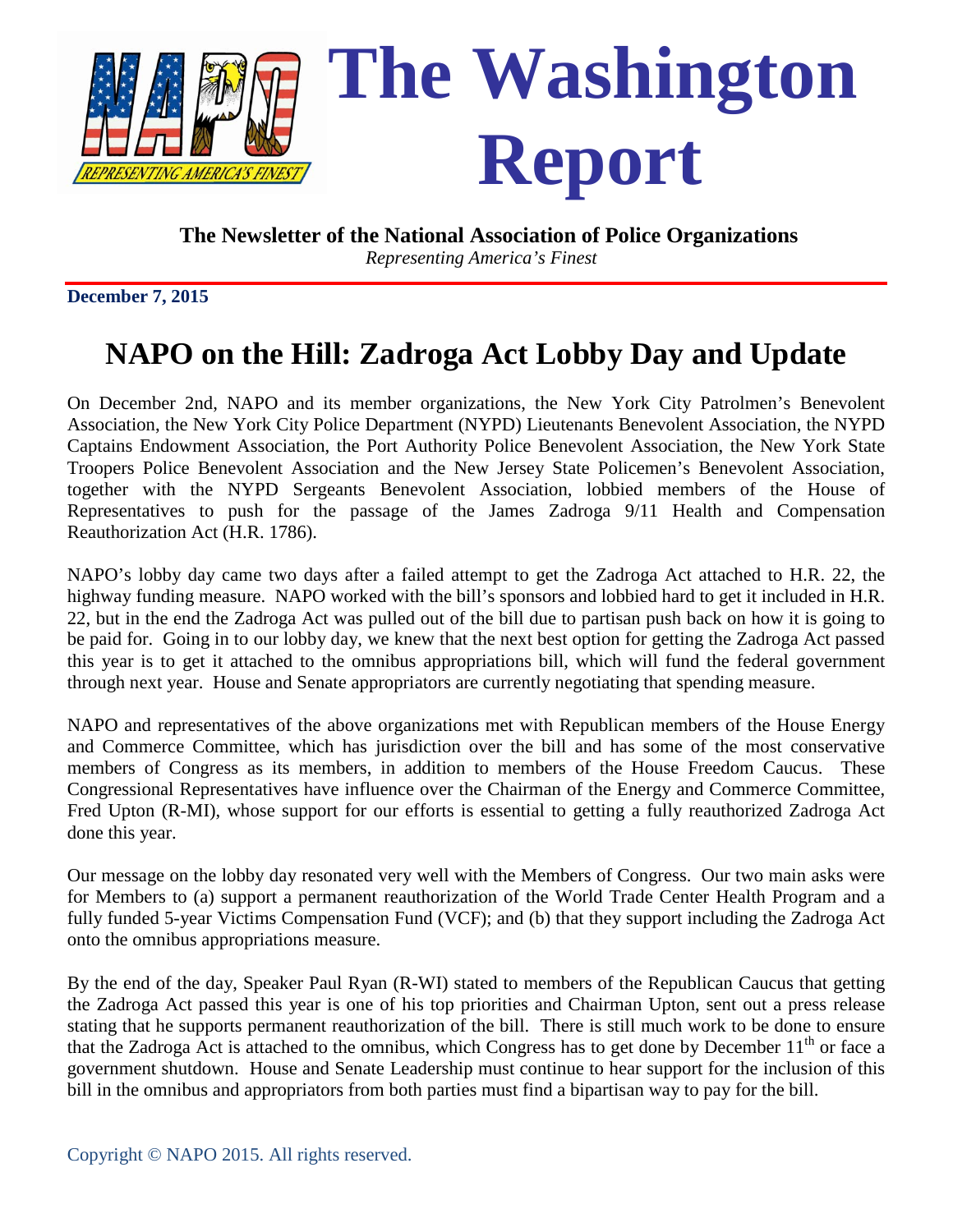### **Please join our efforts and contact your Senator or Congressional Representative today and urge them to support a permanent reauthorization of the Zadroga Act and the inclusion of the bill in the omnibus appropriations bill.**

NAPO will continue to keep our members up to date on the status of this important legislation. Please contact Andy Edmiston at [aedmiston@napo.org](mailto:aedmiston@napo.org) or (800) 322-NAPO for assistance in contacting your Senator or Member of Congress or if you need more information about the legislation and the programs it will reauthorize.

## **Rep. Deutch Introduces NAPO DPPA Amendment**

On December 3<sup>rd</sup>, Rep. Ted Deutch (D-FL) introduced a bill (H.R. 4176), championed and endorsed by NAPO, that would modify the Driver's Privacy Protection Act (DPPA) to protect state and local law enforcement from civil damages for accessing certain personal information from State motor vehicle records.

The DPPA requires state motor vehicle departments to receive permission from individuals before their personal motor vehicle record may be sold or released. The DPPA amendment authorizes a private right of action for knowing violations, and a court may award automatic "damages" in the amount of \$2,500 for each time a record was accessed, even if no actual damages were proved, as well as attorney fees and other litigation costs. Law enforcement officers are subject to these stringent punishments, even if they did not review files with criminal intent.

H.R. 4176 would address NAPO's concerns that merely accessing the information subjects an officer to penalties and it would also raise the threshold at which punitive damages would apply. This would permit an officer to access the information without being penalized, unless the information was disclosed publicly.

If the DPPA language is not modified, law enforcement officers will be subject to large fines, and even the loss of their licenses for *de minimus* actions.

NAPO thanks Rep. Deutch for his leadership on this issue and his continued support of the law enforcement community. We will continue to aggressively lobby members of Congress to gain support for H.R.4176 and will keep our members updated on the status of this legislation. If you have any questions about our efforts, please contact Bill Johnson at [bjohnson@napo.org](mailto:bjohnson@napo.org) or Andy Edmiston at [aedmiston@napo.org.](mailto:aedmiston@napo.org)

# **Senate Overwhelmingly Votes to Repeal Excise Tax**

On December  $3<sup>rd</sup>$ , the Senate overwhelmingly approved an amendment to the budget reconciliation package offered by Senator Dean Heller (R-NV) to repeal the Excise Tax, or "Cadillac Tax", **by a vote of 90-10**. The amendment came up during consideration of the reconciliation measure, which would repeal a majority of the Affordable Care Act. The House passed a similar bill on October 23<sup>rd</sup>, which also repealed the Excise Tax. Ultimately, the vote on the Excise Tax and the repeal of Obamacare was just for show as President Obama has vowed to veto the reconciliation bill.

That being said, the vote is significant as it shows the strong bipartisan support for repealing the tax and sets the stage for further action to either repeal or delay its implementation. At this point, a delay of the tax appears to be the most politically viable option given that President Obama does not support full repeal.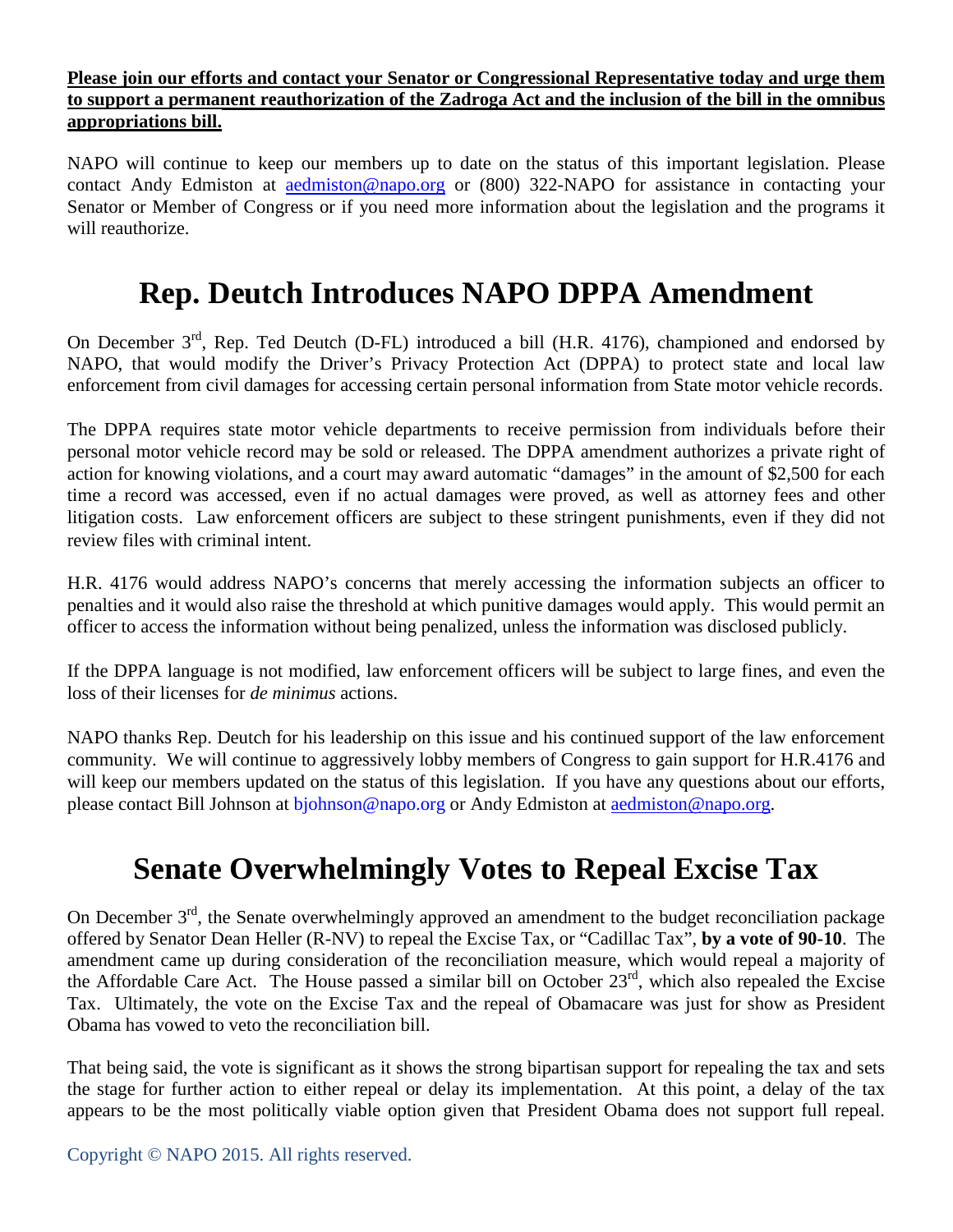Members of Congress involved in the discussion are considering a delay of two to five years. A delay would help health plans and employers be better prepared for the implementation of the tax and it would allow more time for contract negotiations. However, a delay does not change the ultimate result. It would still mean that law enforcement officers whose health plans do not have a majority of employees in high risk professions could face cuts to their health benefits. For this reason, NAPO's top priority continues to be the repeal of the Excise Tax.

The Excise Tax is not just a tax on health plans; it is a loss of earned wages and benefits. NAPO is working with members of Congress to repeal the Excise Tax, as well as press the IRS to amend IRS Code to ensure that all health plans that include public safety officers as participants are excluded from the affects of the tax. Public safety officers, who put their lives on the line every day to keep our communities safe, should not lose their hard earned benefits.

If you have any questions about the Excise Tax or NAPO's efforts to repeal the tax, please contact Andy Edmiston at [aedmiston@napo.org.](mailto:aedmiston@napo.org)

## **NAPO Pushes for Access to Military Surplus Equipment**

There is an effort within Congress to rollback the requirements established by Executive Order 13688 and the Law Enforcement Equipment Working Group it created, which limits what military surplus equipment state and local law enforcement can acquire. NAPO and other state and local law enforcement organizations back this effort and sent a letter to Congressional leadership urging their support for restoring law enforcement's access to military surplus equipment available through the Federal government.

Earlier this year, the Law Enforcement Equipment Working Group issued new recommendations regarding the appropriate use, acquisition, and transfer of military surplus equipment by State, local, and Tribal law enforcement agencies through Federal programs. These recommendations took effect October 1, 2015, and the Department of Defense is currently in the process of recalling lifesaving military surplus equipment from state and local law enforcement agencies.

Programs like the Department of Defense's 1033 program and grant programs at the Departments of Justice and Homeland Security have been vital resources in allowing state and local law enforcement to acquire items used in search and rescue operations, disaster response, and active shooter situations that they otherwise would not be able to afford. This equipment has not led to the "militarization" of police, but rather has proven to be essential in protecting communities against violent criminals with increasing access to sophisticated weaponry, IEDs, body armor and sometimes even armored vehicles. Tragically, the December 2<sup>nd</sup> shooting in San Bernardino, California, is just another unfortunate example of why this equipment is a necessity for state and local law enforcement.

Given the unfortunately high number of mass shootings that have occurred in 2015 alone and the fact that state and local law enforcement are the first line of defense, it is improper that the federal government has questioned the appropriateness of state and local agencies acquiring such equipment for the protection of their communities.

NAPO will work with members of Congress and Congressional leadership to ensure that state and local law enforcement have the resources they need to safely and effectively protect our communities.

Please read NAPO's letter to Congressional leadership and the joint law enforcement letter we joined to Senator Richard Shelby (R-AL) supporting his efforts to repeal the Executive Order. If you have any questions about Executive Order 13688 or NAPO's efforts to roll it back, please contact Andy Edmiston at [aedmiston@napo.org.](mailto:aedmiston@napo.org)

Copyright © NAPO 2015. All rights reserved.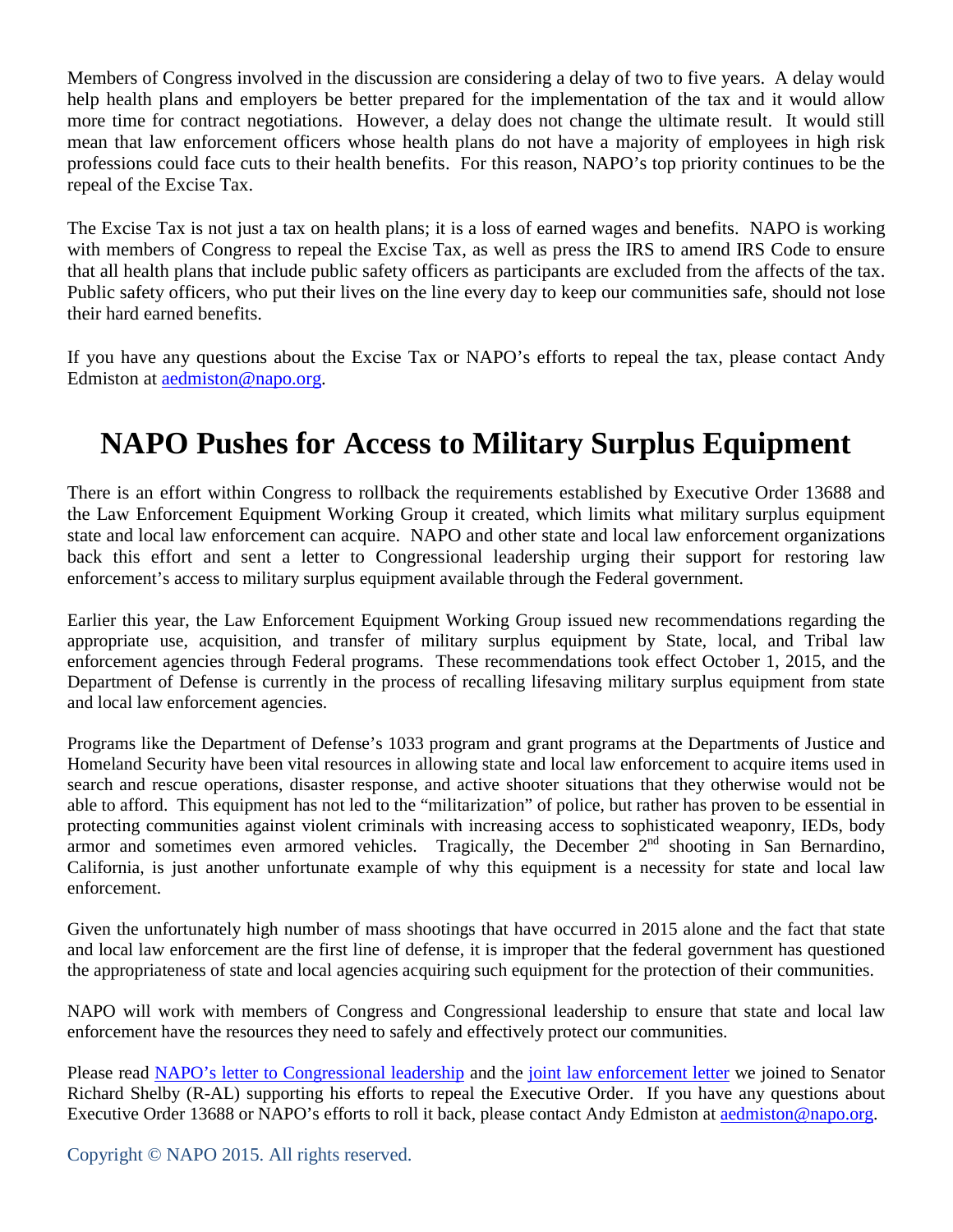## **Email Privacy Act Faces Roadblocks**

On December 1<sup>st</sup>, the House Judiciary Committee held a hearing on the Email Privacy Act, a bill that NAPO opposes due to its requirement that the government obtain a warrant in order to access emails. NAPO sent a letter to the Committee reaffirming our opposition to the bill and laying out our concerns with how it would impede investigations. We were joined by other federal, state and local law enforcement and government organizations in voicing concerns with the bill, and although this bill has over 300 cosponsors, our opposition has led to the bill being held in Committee.

NAPO is very concerned that the warrant requirements included in the Email Privacy Act would negatively impact public safety. This bill does not account for immediate law enforcement needs, when seconds matter. Warrants take much longer to secure as compared with the current practice of officers obtaining a court order. This is of particular concern in time-critical cases, such as active kidnapping or child abduction cases.

Moreover, warrants require an affidavit, which generally becomes public. These documents have the potential to expose law enforcement and informant identities and methods. This is especially concerning in the light of the increased number of attacks on police officers across the country.

The warrant requirement included in the Email Privacy Act would present a huge obstacle to legitimate law enforcement needs. Additionally, NAPO does not feel that a "one size fits all" approach is appropriate for these matters, especially when there are effective law enforcement policies and procedures already in place at the state and local level.

NAPO will continue to fight to keep this bill from moving forward. If you have any questions about the Email Privacy Act, please contact Andy Edmiston at [aedmiston@napo.org.](mailto:aedmiston@napo.org)

## **NAPO's Sponsor/Cosponsor Spreadsheet**

NAPO's updated "Sponsor/Cosponsor" spreadsheet is available at the following link: http://www.napo.org/washington-report/sponsor-cosponsor-spreadsheet/. The spreadsheet accompanies the latest "Legislative Positions" document, which is available at the following link: <http://www.napo.org/washington-report/legislative-priorities/>

The "Sponsor/Cosponsor" spreadsheet is a useful tool to check if your members of Congress have supported pieces of legislation that will impact our members. NAPO will update this spreadsheet regularly, and continue to ensure our voice is heard on Capitol Hill.

If you have any questions about any of the legislation that NAPO is currently working, please contact Andrea Edmiston at: aedmiston@napo.org

**Please monitor NAPO's website, [www.napo.org,](http://www.napo.org/) and Facebook page: National Association of Police Organizations, and follow us on Twitter at NAPOpolice for breaking news and updates.**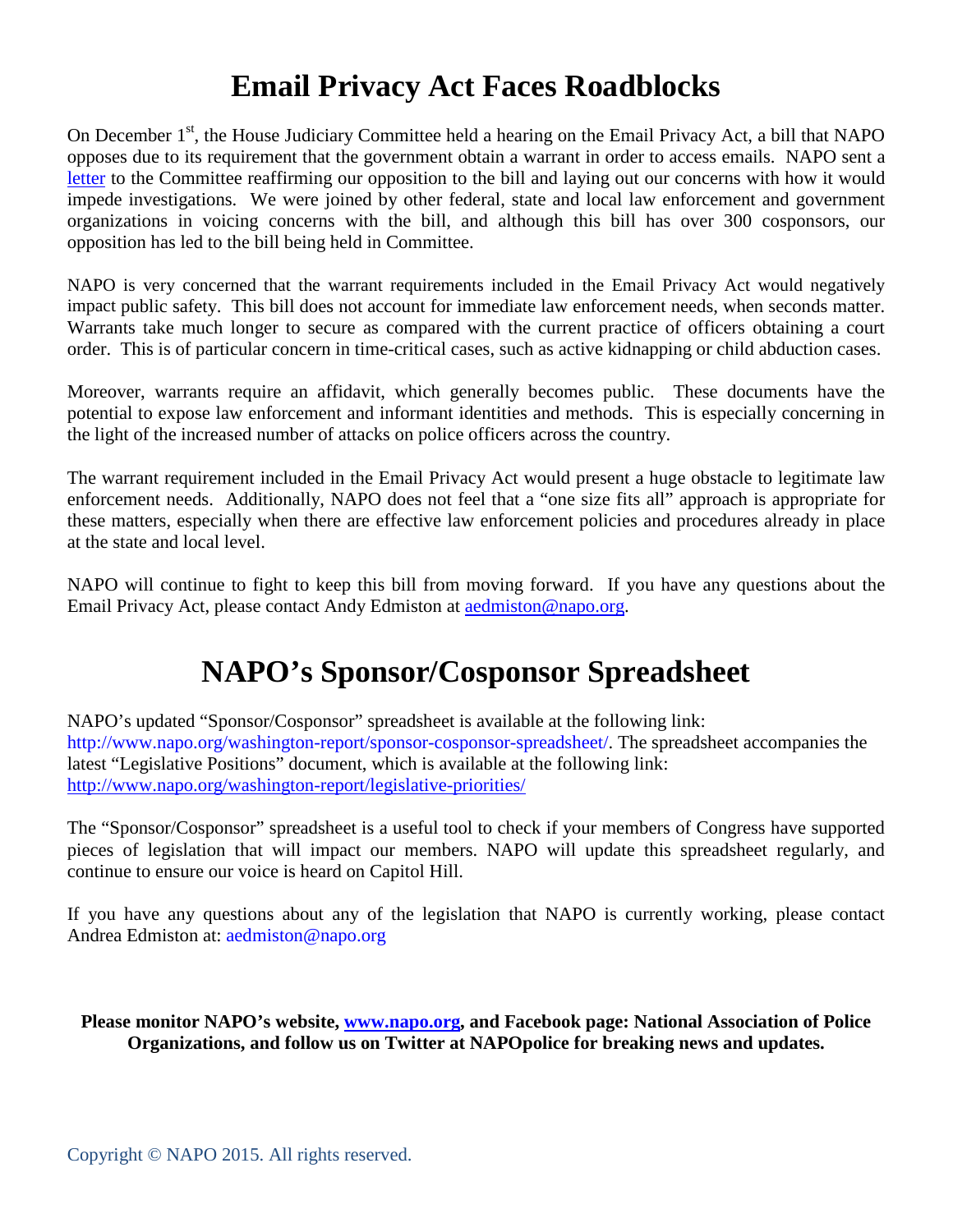### **28th Annual Police, Fire, EMS & Municipal Employee Pension & Benefits Seminar**

JANUARY 24-26, 2016 - LAS VEGAS, NV

### 28th Annual **POLICE, FIRE, EMS & MUNICIPAL EMPLOYEE PENSION & BENEFITS SEMINAR**



Please join the National Association of Police Organizations at *NAPO's 28th Annual Police, Fire, EMS, & Municipal Employee Pension & Benefits Seminar* January 24 – 26, 2016 at the Caesars Palace Hotel in Las Vegas, Nevada. Thanks to the assistance of our impressive advisory board we are receiving overwhelming responses to our new and improved seminar. Our goal is to educate pension and union representatives along with their providers on the latest issues surrounding the pension and benefits industry.

At the 28<sup>th</sup> Annual Seminar, we are putting the spotlight on key issues including: 2016 Political Outlook, DB/DC debate, Selecting Service Providers, Investment Management, Social Security Pension Issues, Healthcare Cost & the Cadillac Tax, to name a few. Ensure that you fulfill your fiduciary responsibility to your fund by educating yourself on these issues!

Take an active role in improving the future of your fund by registering for this informative seminar. For Registration Information [Click Here](http://www.napo.org/index.php/download_file/view/2040/517/) or visit NAPO's website at [www.napo.org.](http://www.napo.org/)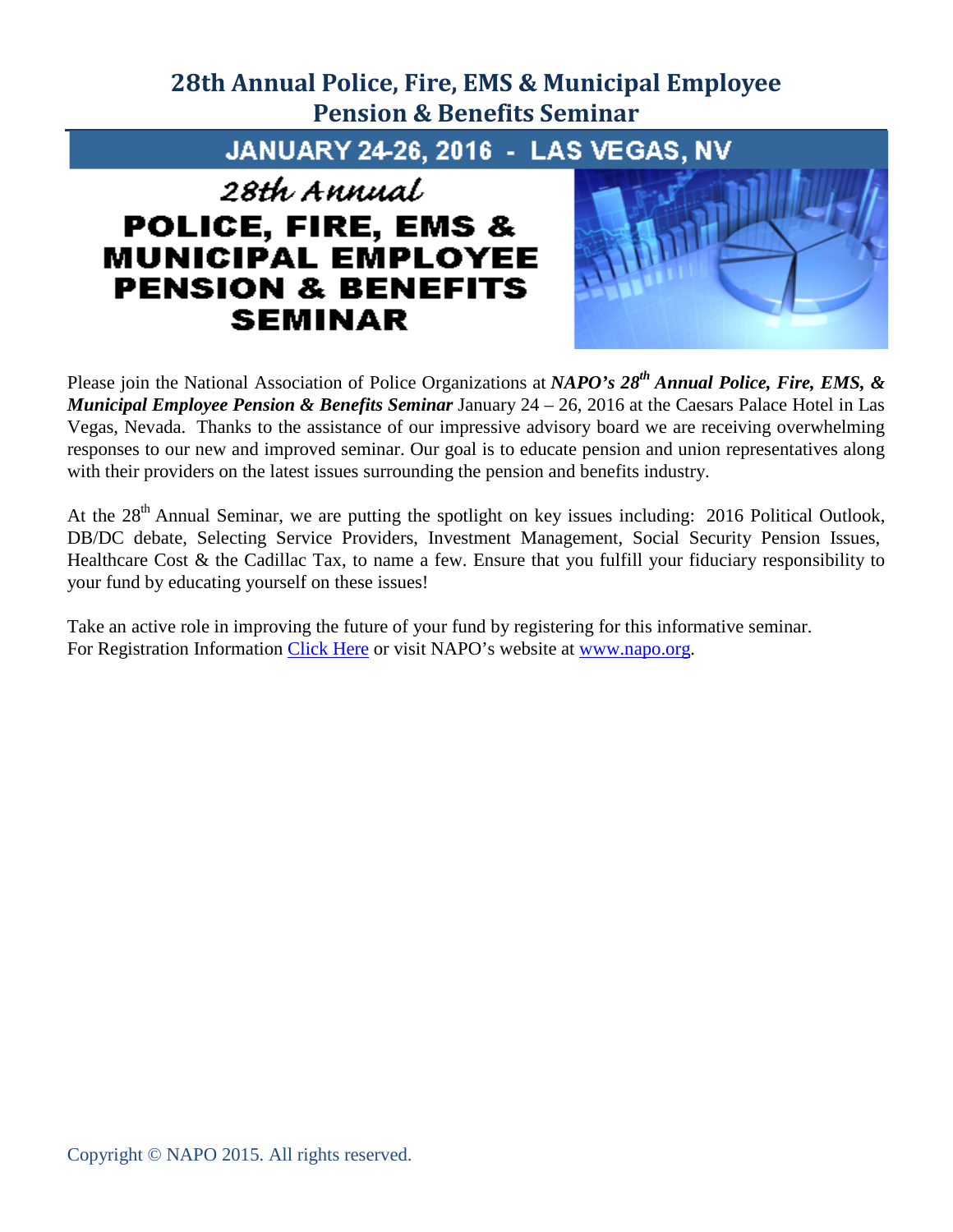

### **NATIONAL ASSOCIATION OF POLICE ORGANIZATIONS, INC.**

*Representing America's Finest*

317 South Patrick Street. ~ Alexandria, Virginia ~ 22314-3501 (703) 549-0775 ~ (800) 322-NAPO ~ Fax: (703) 684-0515 [www.napo.org](http://www.napo.org/) ~ Email: info@napo.org

#### EXECUTIVE OFFICERS

December 4, 2015

MICHAEL M**C**HALE President *Florida Police Benevolent Association*

JOHN A. FLYNN Vice President *Patrolmen's Benevolent Association of New York City*

TODD HARRISON Recording Secretary *Combined Law Enforcement Association of Texas*

SEAN M. SMOOT **Treasurer** *Police Benevolent & Protective Association of Illinois*

MARC KOVAR Sergeant-at-Arms *New Jersey State Policemen's Benevolent Association*

> CRAIG D. LALLY Executive Secretary *Los Angeles Police Protective League*

RICHARD WEILER Parliamentarian *Police Officers Labor Council of Michigan*

> WILLIAM J. JOHNSON Executive Director and General Counsel

Speaker of the House Majority Leader U.S. House of Representatives U.S. Senate Washington, D.C. 20515 Washington, D.C. 20510

The Honorable Nancy Pelosi The Honorable Harry Reid Minority Leader Minority Leader U.S. House of Representatives U.S. Senate Washington, D.C. 20515 Washington, D.C. 20510

The Honorable Paul D. Ryan The Honorable Mitch McConnell

Dear Mr. Speaker, Senator McConnell, Representative Pelosi and Senator Reid:

On behalf of the National Association of Police Organizations (NAPO), I am writing to you to urge you to support efforts to restore law enforcement's access to military surplus equipment available through the Federal government. Unfortunately, Wednesday's shooting in San Bernardino, California, is just another tragic example this year alone of why this equipment is a necessity for state and local law enforcement.

NAPO is a coalition of police unions and associations from across the United States that serves to advance the interests of America's law enforcement through legislative and legal advocacy, political action, and education. Founded in 1978, NAPO now represents more than 1,000 police units and associations, 241,000 sworn law enforcement officers, and more than 100,000 citizens who share a common dedication to fair and effective crime control and law enforcement.

Programs like the Department of Defense's 1033 program and grant programs at the Departments of Justice and Homeland Security have been vital resources in allowing state and local law enforcement to acquire items used in search and rescue operations, disaster response, and active shooter situations that they otherwise would not be able to afford. This equipment has not led to the "militarization" of police, but rather has proven to be essential in protecting communities against violent criminals with increasing access to sophisticated weaponry, IEDs, body armor and sometimes even armored vehicles.

The limitations on military surplus equipment for state and local law enforcement are a result of Executive Order 13688 and the Law Enforcement Equipment Working Group that it created. On October 1, 2015, the recommendations of the Working Group went into effect and the Department of Defense is currently in the process of recalling lifesaving military surplus equipment from state and local law enforcement agencies. Not only are law enforcement across the country now scrambling to fill in the equipment gaps left behind, but they must also develop new training policies and expand their inventory reporting to include equipment previously outside of the Federal purview to ensure that they do not "misapply" the use of such equipment.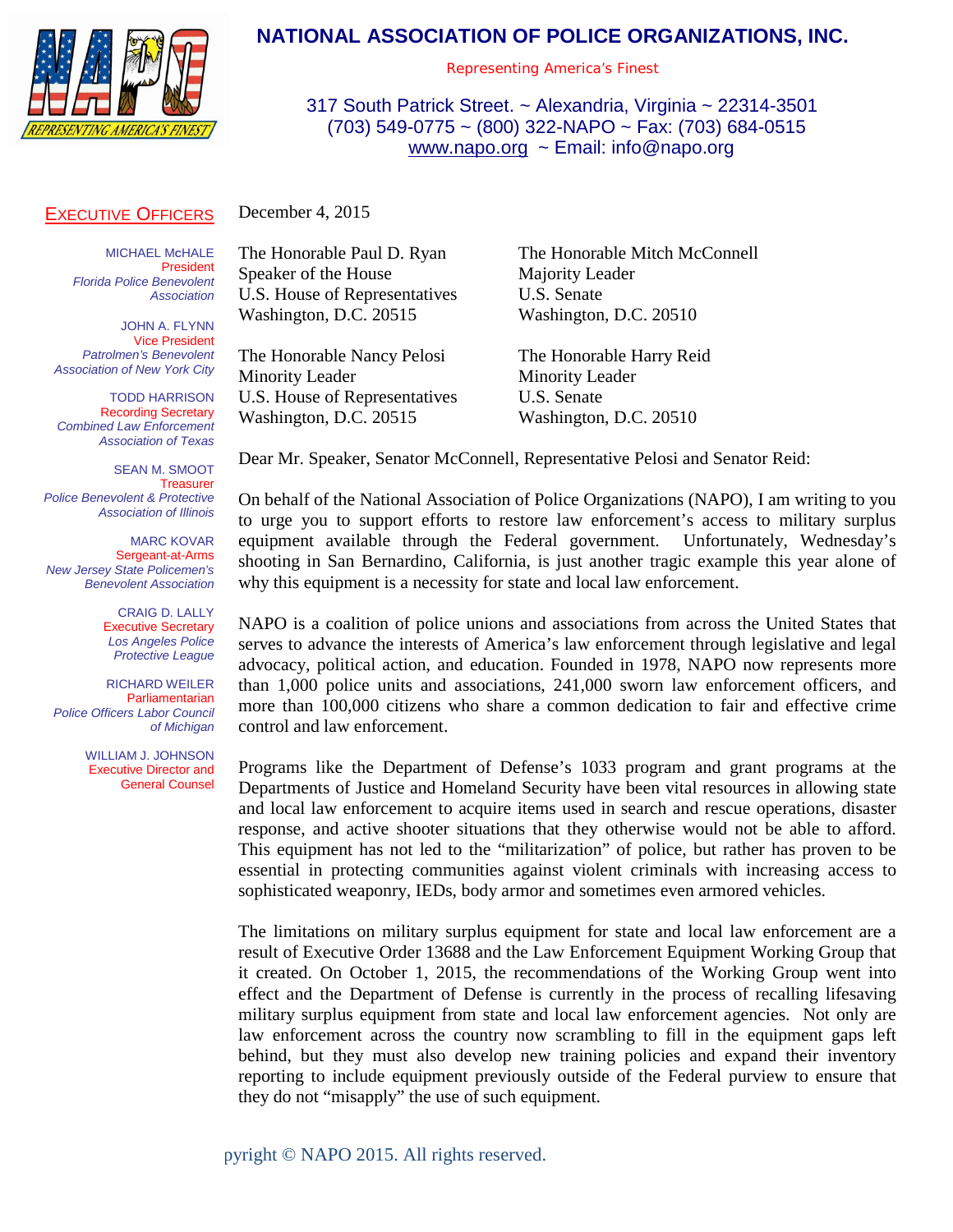Given the unfortunately high number of mass shootings that have occurred in 2015 alone and the fact that state and local law enforcement are the first line of defense, it is improper that the federal government has questioned the appropriateness of state and local agencies acquiring such equipment for the protection of their communities.

We look forward to working with you to ensure that state and local law enforcement have the resources they need to safely and effectively protect our communities. Thank you for your consideration and please feel free to contact me at (703) 549-0775.

Sincerely,

William J. Johnson Executive Director